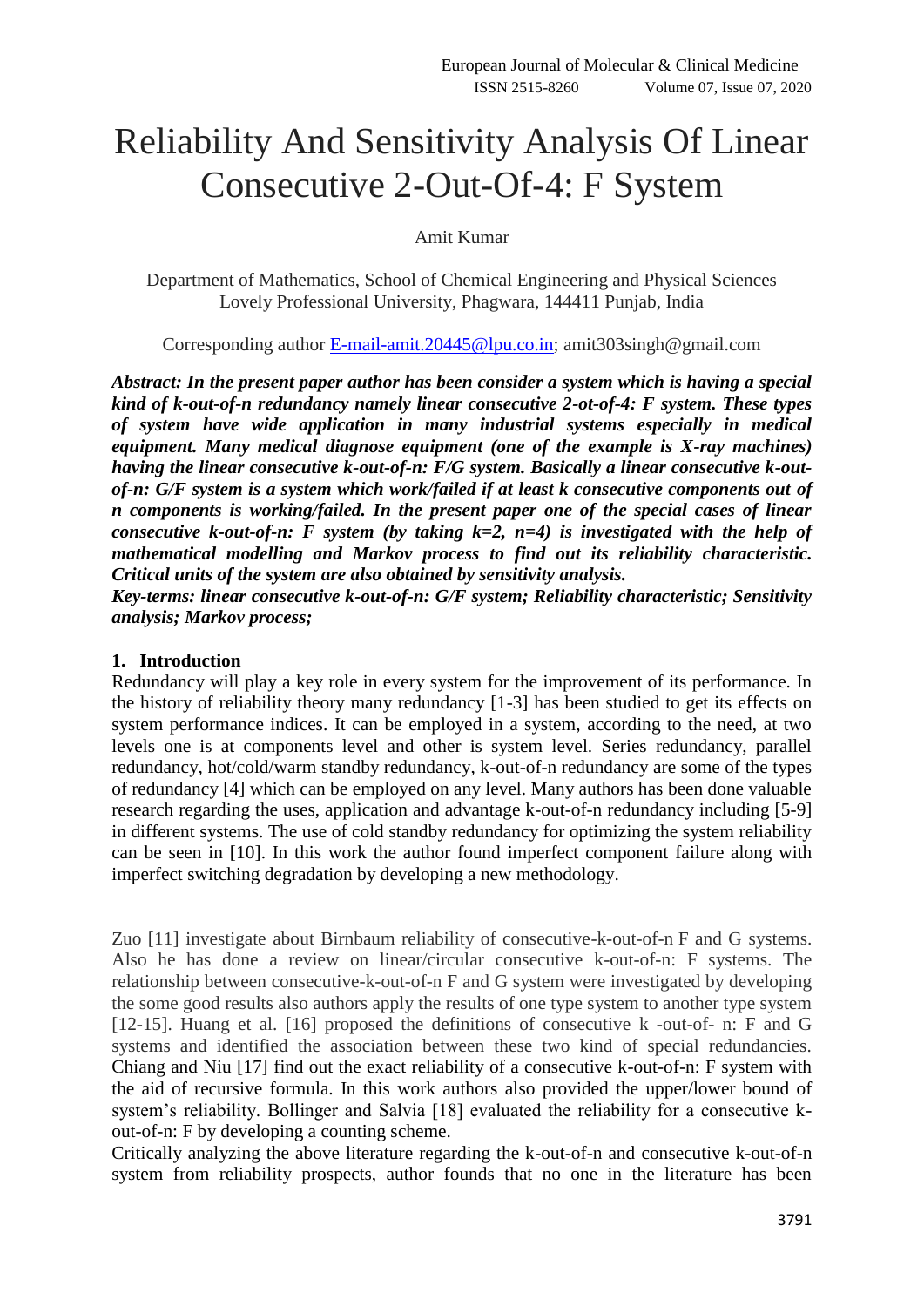investigated a linear consecutive k-out-of-n: F system by mathematical modelling and Markov process point of view for evaluating the reliability and sensitivity for the same. Consequently author has been decided to investigate a linear consecutive 2-out-of-4: F system (a special case of linear consecutive k-out-of-n: F system) by the aid of mathematical modelling and Markov process.

#### **2. Systems description**

The present paper investigates a specified case of linear consecutive k-out-of-n: F system by taking  $n=4$  and  $k=2$ . The considered system is having four units and supposed to be failed if at least 2 successive units are fails. A mathematical model for the same is developed with the help of Markov process and solved by using Laplace transformation by taking constant failure rates. The different states, in which considered system can occur, are shown in the following state transition diagram (Figure 1).



Figure 1 State Transition diagram

#### **3. Assumptions**

The mathematical formulation and calculation has been carried out by considering the following assumptions

- Initially the system is considered without any defect in its sub units.
- Simultaneous failure of the unit in the system is not considered.
- Mathematical modeling and state transition diagram is developed on the basis of Markov process.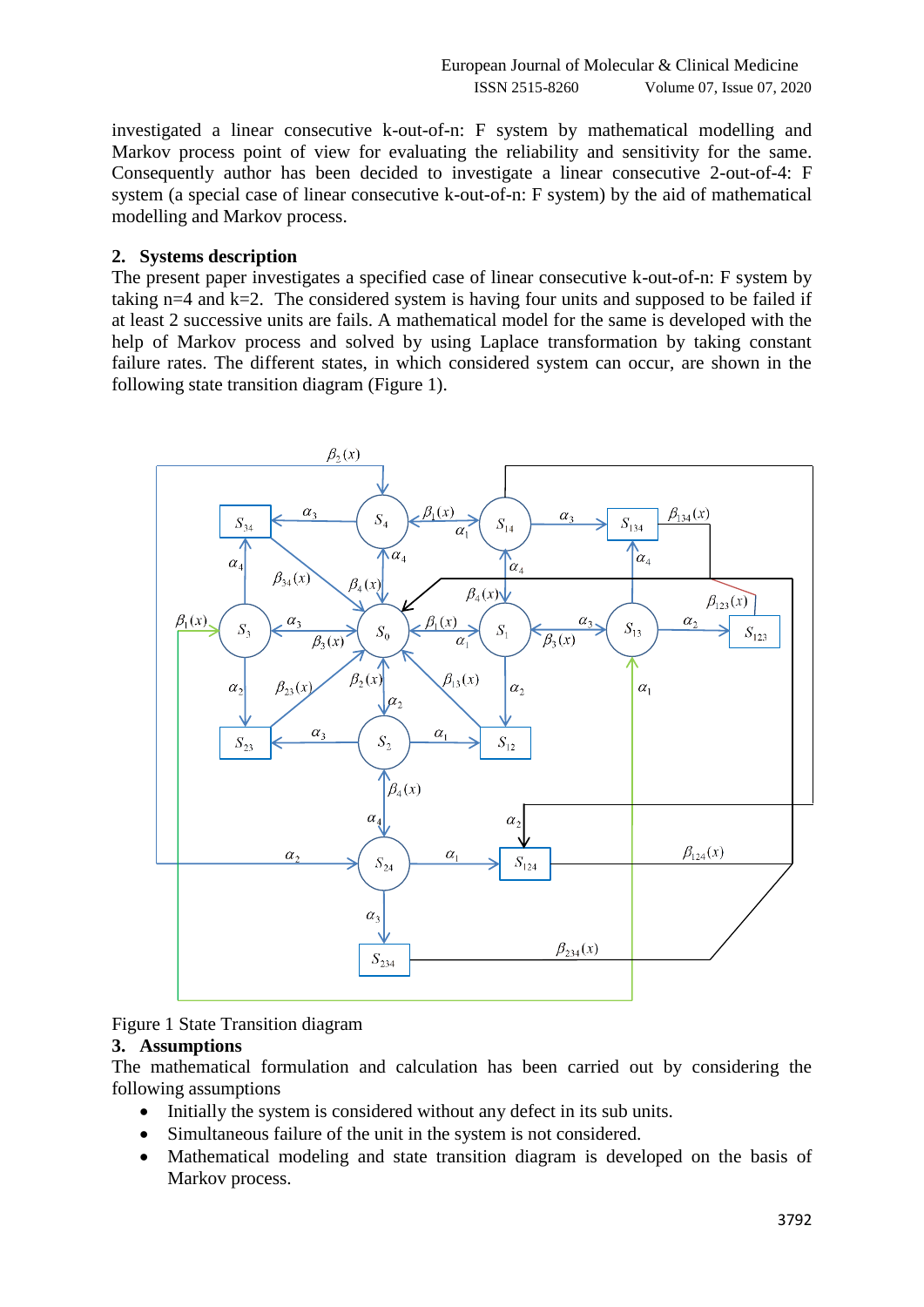## **4. Nomenclature**

Table 1 gives the description about the various nomenclature/notation used in the paper.

| t/s                                                                 | raoie I gives the description about the various nonfeneration notation ased in the paper.<br>Time unit/ Laplace Transformation variable.                         |
|---------------------------------------------------------------------|------------------------------------------------------------------------------------------------------------------------------------------------------------------|
| $P_i(t);$<br>$i = 0,1,2,3,4,13,24$                                  | System's probability being in state $S_i$ ; $i = 0,1,2,3,4,13,24$ at instant time<br>t.                                                                          |
| $P_i(x,t);$<br>$i = 12,23,34,134,$<br>123, 124, 234                 | System's probability being in state $S_i$ ; $i = 0,1,2,3,4,13,24$ at instant time<br>t.                                                                          |
| $\alpha_{1}/\alpha_{2}/\alpha_{3}/\alpha_{4}$                       | The failure rate of first/second/third/fourth unit of the considered<br>system respectively.                                                                     |
| $\beta_1(x)/\beta_2(x)/\beta_3(x)$<br>$/\beta_{4}(x)$               | The repair rate of first/second/third/fourth unit of the considered<br>system respectively.                                                                      |
| $\beta_{12}(x)/\beta_{23}(x)/$<br>$\beta_{34}(x)$                   | Simultaneous repair rate of first-second/second-third/third-fourth unit<br>of the considered system respectively.                                                |
| $\beta_{123}(x)/\beta_{124}(x)/$<br>$\beta_{134}(x)/\beta_{234}(x)$ | Simultaneous repair rate of first-second-third/first-second-fourth/first-<br>third-fourth/second-third-fourth units of the considered<br>system<br>respectively. |

Table 1 Nomenclature

## **5. State descriptions**

The following Table 2 gives the description about the various states used in the present paper.

| $S_0$    | Working state: Considered system is working.                                   |
|----------|--------------------------------------------------------------------------------|
| $S_1$    | Working state: State in which first unit is failed.                            |
| $S_2$    | Working state: State in which second unit is failed.                           |
| $S_3$    | Working state: State in which third unit is failed.                            |
| $S_4$    | Working state: State in which fourth unit is failed.                           |
| $S_{14}$ | Working state: State in which first and fourth unit is failed.                 |
| $S_{24}$ | Working state: State in which second and fourth unit is failed.                |
| $S_{13}$ | Working state: State in which first and third unit is failed.                  |
| $S_{12}$ | Represent failed state which occurs from the failure of first and second unit. |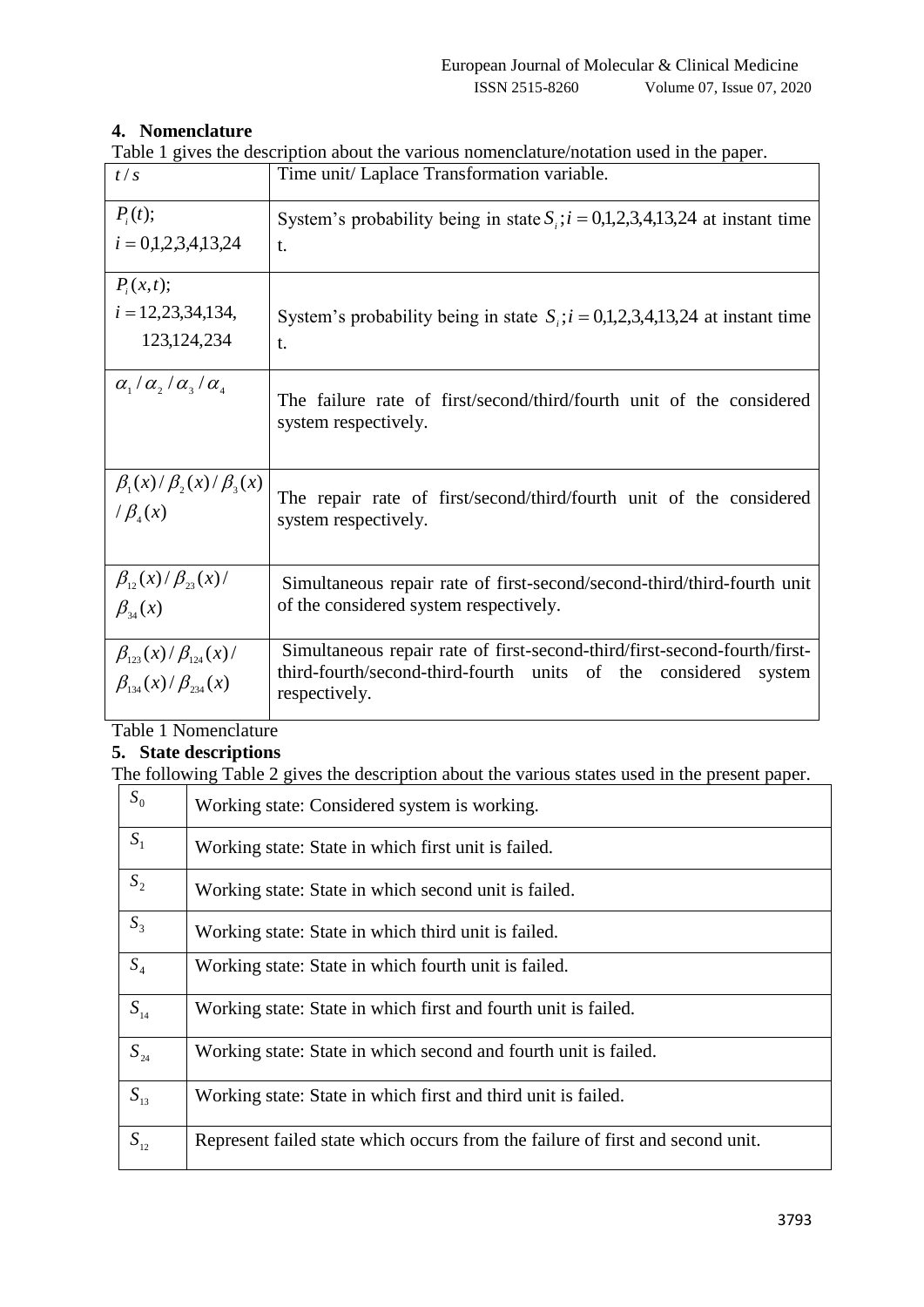| $S_{34}$         | Represent failed state which occurs from the failure of third and fourth unit.         |
|------------------|----------------------------------------------------------------------------------------|
| $S_{23}$         | Represent failed state which occurs from the failure of second and third unit.         |
| S <sub>123</sub> | Represent failed state which occurs from the failure of first, second and third unit.  |
| $S_{124}$        | Represent failed state which occurs from the failure of first, second and fourth unit. |
| $S_{134}$        | Represent failed state which occurs from the failure of first, third and fourth unit.  |
| $S_{234}$        | Represent failed state which occurs from the failure of second, third and fourth unit. |

Table 2 state descriptions

## **6. Formulation and solution of the Problem**

The governing set intro-differential equation for the linear consecutive 2-out-of-4: F system will obtained from state diagram (Figure 1) in the time  $(t, t + \Delta t)$  and  $\Delta t \rightarrow 0$  as follow.

$$
\left(\frac{\partial}{\partial t} + \sum_{i=1}^{4} \alpha_{i}\right) P_{0}(t) = \beta_{1}(x) P_{1}(t) + \beta_{2}(x) P_{2}(t) + \beta_{3}(x) P_{3}(t) + \beta_{4}(x) P_{4}(t) + \int_{0}^{2} \beta_{12}(x) P_{12}(x, t) dx \n+ \int_{0}^{2} \beta_{23}(x) P_{23}(x, t) dx + \int_{0}^{2} \beta_{34}(x) P_{34}(x, t) dx + \int_{0}^{2} \beta_{24}(x) P_{24}(x, t) dx + \int_{0}^{2} \beta_{23}(x) P_{13}(x, t) dx \n+ \int_{0}^{2} \beta_{123}(x) P_{13}(x, t) dx + \int_{0}^{2} \beta_{134}(x) P_{134}(x, t) dx \n(1) \n\left(\frac{\partial}{\partial t} + \beta_{1}(x) + \sum_{i=2}^{4} \alpha_{i}\right) P_{1}(t) = \beta_{3}(x) P_{13}(t) + \beta_{4}(x) P_{14}(t) + \alpha_{1} P_{0}(t) \n\left(\frac{\partial}{\partial t} + \beta_{2}(x) + \alpha_{1} + \alpha_{3} + \alpha_{4}\right) P_{2}(t) = \beta_{4}(x) P_{24}(t) + \alpha_{2} P_{0}(t) \n\left(\frac{\partial}{\partial t} + \beta_{3}(x) + \alpha_{1} + \alpha_{2} + \alpha_{4}\right) P_{3}(t) = \beta_{1}(x) P_{13}(t) + \alpha_{3} P_{0}(t) \n\left(\frac{\partial}{\partial t} + \beta_{4}(x) + \alpha_{1} + \alpha_{2} + \alpha_{3}\right) P_{4}(t) = \beta_{2}(x) P_{24}(t) + \alpha_{4} P_{0}(t) \n\left(\frac{\partial}{\partial t} + \beta_{4}(x) + \beta_{5}(x) + \alpha_{2} + \alpha_{4}\right) P_{13}(t) = \alpha_{1} P_{3}(t) + \alpha_{4} P_{1}(t)
$$
\n(6)   
\n(6)   
\n\left(\frac{\partial}{\partial t} + \beta\_{1}(x) + \beta\_{3}(x) + \alpha\_{2} + \alpha\_{3}\right) P\_{14}(t) = \alpha\_{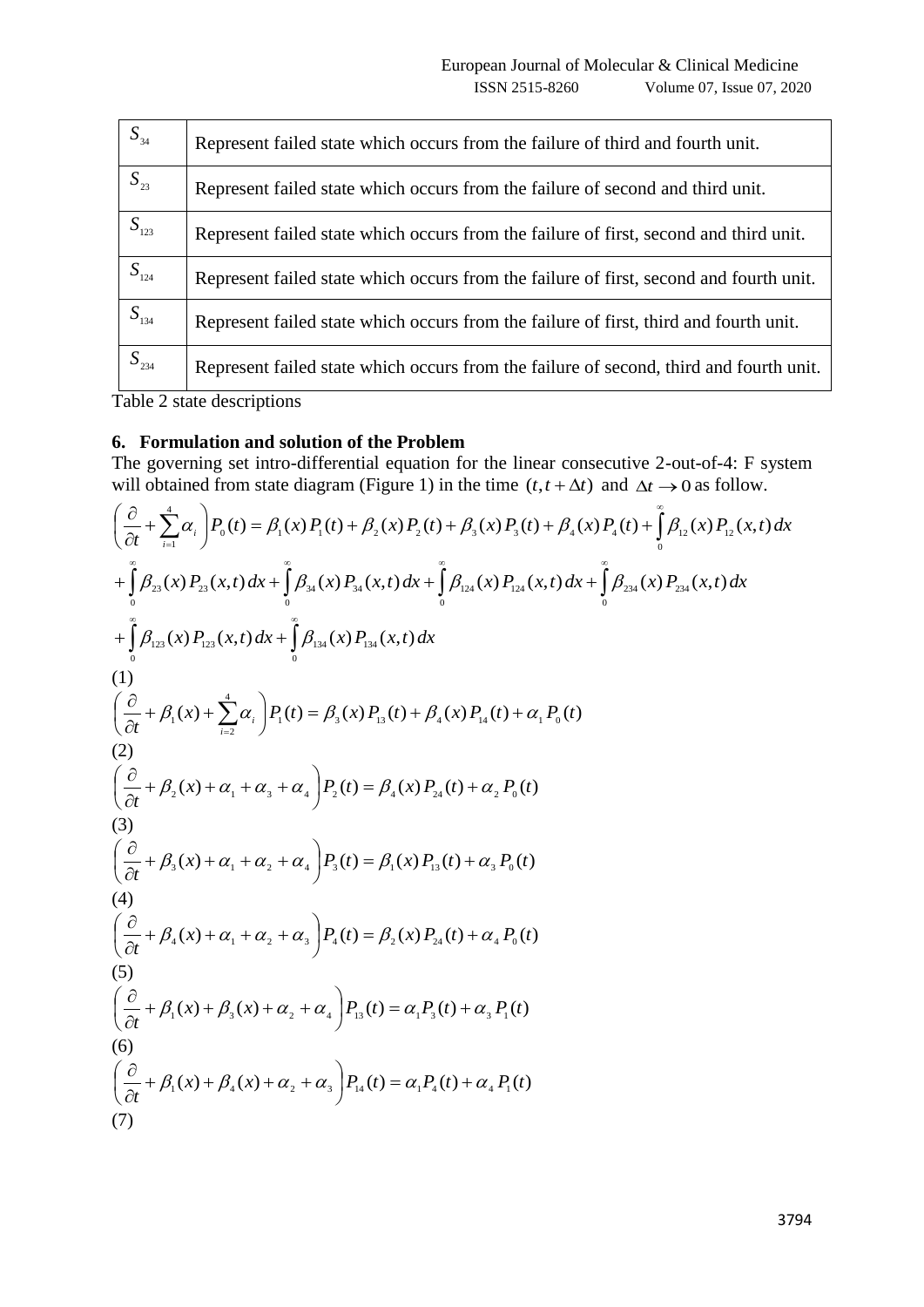$$
\left(\frac{\partial}{\partial t} + \beta_2(x) + \beta_4(x) + \alpha_1 + \alpha_3\right) P_{13}(t) = \alpha_2 P_4(t) + \alpha_4 P_2(t)
$$
\n(8)  
\n(8)  
\n(8)  
\n(9)  
\n(9)  
\nwhere  $i = 12, 134, 123, 124, 234, 23, 34$   
\nBoundary conditions associated with the problem  
\n $P_{12}(0, t) = \alpha_2 P_1(t) + \alpha_1 P_2(t)$   
\n(10)  
\n $P_{134}(0, t) = \alpha_4 P_{13}(t) + \alpha_3 P_{14}(t)$   
\n(11)  
\n $P_{123}(0, t) = \alpha_4 P_{13}(t) + \alpha_3 P_{14}(t)$   
\n(12)  
\n $P_{124}(0, t) = \alpha_1 P_{24}(t) + \alpha_2 P_{14}(t)$   
\n(13)  
\n $P_{234}(0, t) = \alpha_1 P_{24}(t) + \alpha_2 P_{14}(t)$   
\n(14)  
\n $P_{23}(0, t) = \alpha_3 P_{24}(t)$   
\n(14)  
\n $P_{23}(0, t) = \alpha_3 P_2(t) + \alpha_2 P_3(t)$   
\n(15)  
\n $P_{34}(0, t) = \alpha_3 P_4(t) + \alpha_4 P_3(t)$   
\n(16)

Initial condition

$$
f_{\rm{max}}
$$

$$
P_i(t) = \begin{cases} 1; & \text{if } i = t = 0 \\ 0; & \text{otherwise} \end{cases}
$$

(17)

The set of equation (1)-(17) can be rewritten by using the Laplace transformation as follow.

$$
\left(s+\sum_{i=1}^{4}\alpha_{i}\right)\overline{P}_{0}(s)=\beta_{1}(x)\overline{P}_{1}(s)+\beta_{2}(x)\overline{P}_{2}(s)+\beta_{3}(x)\overline{P}_{3}(s)+\beta_{4}(x)\overline{P}_{4}(s)+\int_{0}^{\infty}\beta_{12}(x)\overline{P}_{12}(x,s)dx
$$

$$
+\int_{0}^{\infty} \beta_{23}(x) \overline{P}_{23}(x,s) dx + \int_{0}^{\infty} \beta_{34}(x) \overline{P}_{34}(x,s) dx + \int_{0}^{\infty} \beta_{124}(x) \overline{P}_{124}(x,s) dx + \int_{0}^{\infty} \beta_{234}(x) \overline{P}_{234}(x,s) dx
$$
  
+ 
$$
\int_{0}^{\infty} \beta_{123}(x) \overline{P}_{123}(x,s) dx + \int_{0}^{\infty} \beta_{134}(x) \overline{P}_{134}(x,s) dx
$$
  
(18)  

$$
\left(s + \beta_{1}(x) + \sum_{i=2}^{4} \alpha_{i} \right) \overline{P}_{1}(s) = \beta_{3}(x) \overline{P}_{13}(s) + \beta_{4}(x) \overline{P}_{14}(s) + \alpha_{1} \overline{P}_{0}(s)
$$
  
(19)  

$$
\left(s + \beta_{2}(x) + \alpha_{1} + \alpha_{3} + \alpha_{4}\right) \overline{P}_{2}(s) = \beta_{4}(x) \overline{P}_{24}(s) + \alpha_{2} \overline{P}_{0}(s)
$$
  
(20)  

$$
\left(s + \beta_{3}(x) + \alpha_{1} + \alpha_{2} + \alpha_{4}\right) \overline{P}_{3}(s) = \beta_{1}(x) \overline{P}_{13}(s) + \alpha_{3} \overline{P}_{0}(s)
$$
  
(21)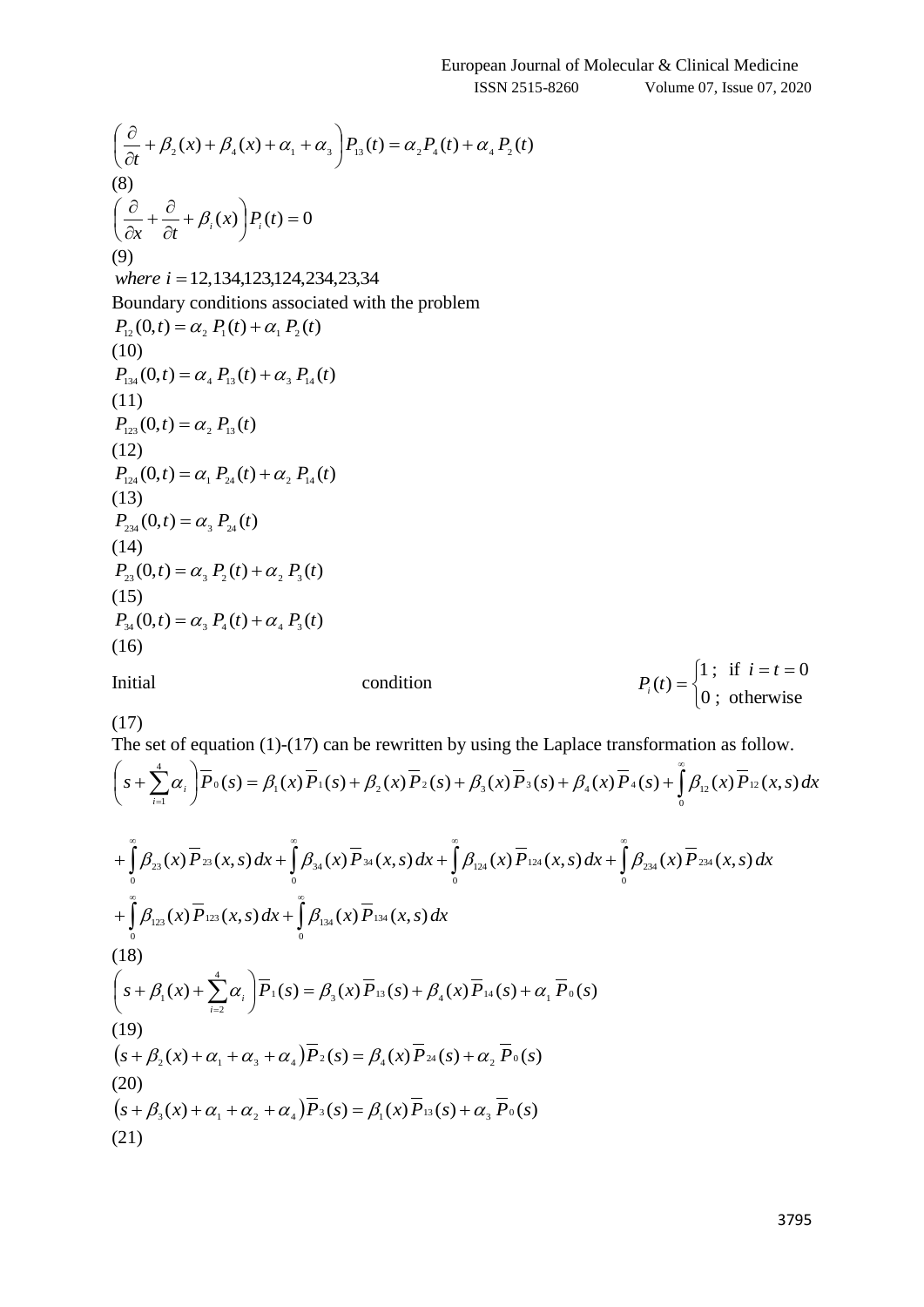$$
(s + \beta_{4}(x) + \alpha_{1} + \alpha_{2} + \alpha_{3})\overline{P}_{4}(s) = \beta_{2}(x)\overline{P}_{24}(s) + \alpha_{4}\overline{P}_{6}(s)
$$
\n(22)  
\n
$$
(s + \beta_{1}(x) + \beta_{2}(x) + \alpha_{2} + \alpha_{4})\overline{P}_{1}(s) = \alpha_{1}\overline{P}_{2}(s) + \alpha_{2}\overline{P}_{1}(s)
$$
\n(24)  
\n
$$
(s + \beta_{1}(x) + \beta_{1}(x) + \alpha_{4} + \alpha_{5})\overline{P}_{14}(s) = \alpha_{1}\overline{P}_{4}(s) + \alpha_{4}\overline{P}_{1}(s)
$$
\n(24)  
\n
$$
(s + \beta_{2}(x) + \beta_{4}(x) + \alpha_{1} + \alpha_{3})\overline{P}_{12}(s) = \alpha_{1}\overline{P}_{4}(s) + \alpha_{4}\overline{P}_{2}(s)
$$
\n(25)  
\n(26)  
\n(27)  
\n(28)  
\n(29)  
\n(20)  
\n(26)  
\n(27)  
\n(28)  
\n(29)  
\n(20)  
\n(20)  
\n(21)  
\n(22)  
\n(29)  
\n(20)  
\n(20)  
\n(21)  
\n(22)  
\n(23)  
\n(24)  
\n(25)  
\n(27)  
\n(28)  
\n(29)  
\n(20)  
\n(20)  
\n(21)  
\n(22)  
\n(29)  
\n(29)  
\n(20)  
\n(21)  
\n(22)  
\n(29)  
\n(29)  
\n(29)  
\n(29)  
\n(29)  
\n(29)  
\n(29)  
\n(29)  
\n(29)  
\n(29)  
\n(29)  
\n(29)  
\n(29)  
\n(29)  
\n(29)  
\n(29)  
\n(29)  
\n(20)  
\n(21)  
\n(22)  
\n(23)  
\n(24)  
\n(25)  
\n(26)  
\n(27)  
\n(28)  
\n(29)  
\n(2

 $\overline{\mathcal{L}}$ ┤  $=\begin{cases} 1; & \text{if } i = s = 0 \\ 0, & \text{if } i = s = 0 \end{cases}$ 0 ; otherwise 1; if  $i = s = 0$  $(s)$  $i = s$  $P_i(s) = \begin{cases} 1, & \text{if } i \neq s \\ 0, & \text{if } i = 1 \end{cases}$ 

(33)

The solution of the above set of equation (18)-(33) gives the value of various state probabilities of the considered system. Also it can be seen (Figure 1) that the reliability characteristic for the considered system can be obtained as following.

$$
R(t) = [P_0(t) + P_1(t) + P_2(t) + P_3(t) + P_4(t) + P_{13}(t) + P_{24}(t)]_{All\ repairs\ tending\ to\ be\ zero.}
$$
\n(34)

Where these state probabilities associated to the system reliability is obtained as

$$
P_0(t) = \exp\left[-\left\{\sum_{i=1}^4 \alpha_i\right\}t\right]
$$
\n(35)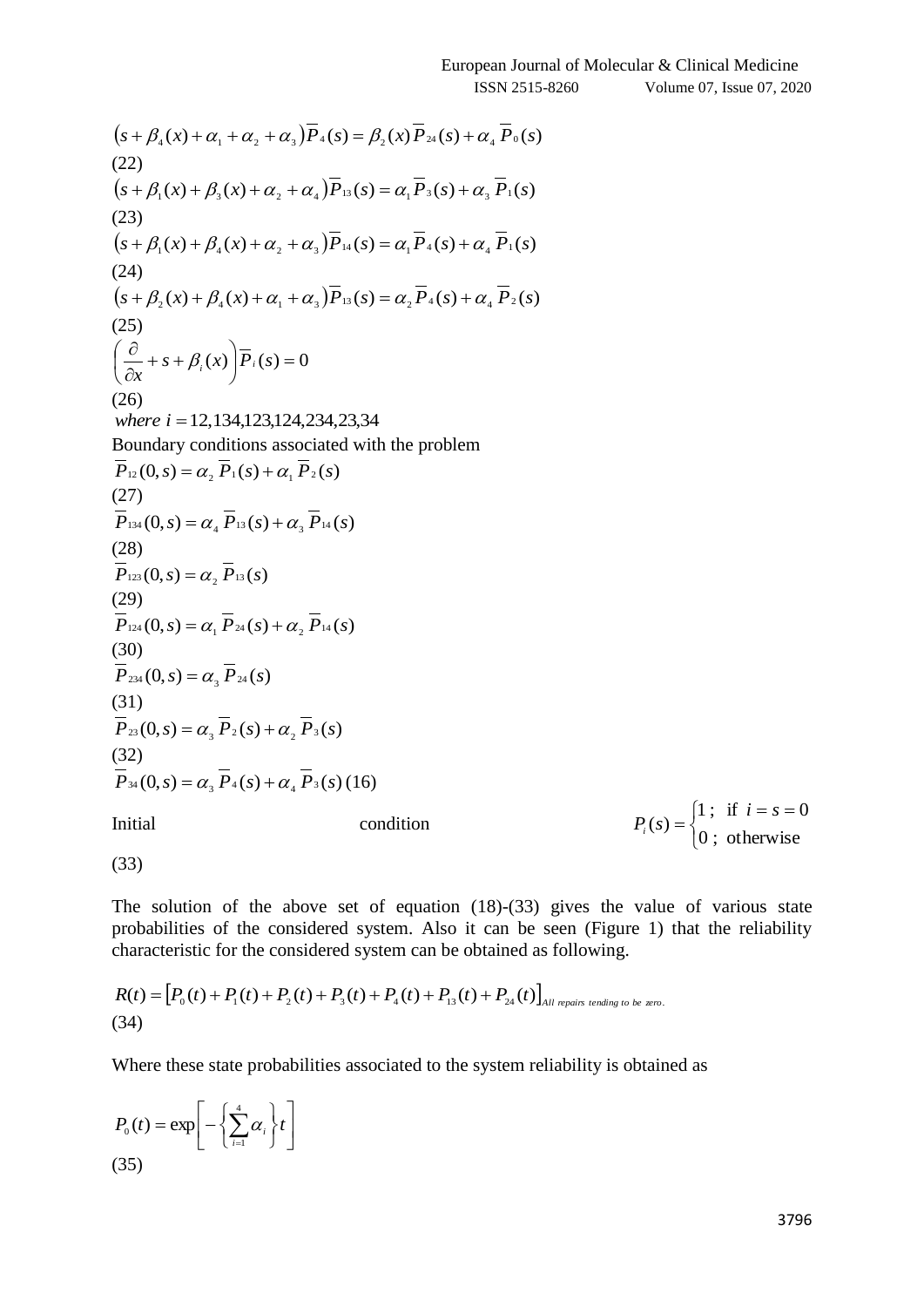$$
P_{1}(t) = \exp\left[-\left\{\sum_{i=2}^{4} \alpha_{i}\right\} t\right] - \exp\left[-\left\{\sum_{i=1}^{4} \alpha_{i}\right\} t\right]
$$
\n(36)  
\n
$$
P_{2}(t) = \exp\left[-\left\{\alpha_{1} + \alpha_{3} + \alpha_{4}\right\} t\right] - \exp\left[-\left\{\sum_{i=1}^{4} \alpha_{i}\right\} t\right]
$$
\n(37)  
\n
$$
P_{3}(t) = \exp\left[-\left\{\alpha_{1} + \alpha_{2} + \alpha_{4}\right\} t\right] - \exp\left[-\left\{\sum_{i=1}^{4} \alpha_{i}\right\} t\right]
$$
\n(38)  
\n
$$
P_{4}(t) = \exp\left[-\left\{\sum_{i=1}^{3} \alpha_{i}\right\} t\right] - \exp\left[-\left\{\sum_{i=1}^{4} \alpha_{i}\right\} t\right]
$$
\n(39)  
\n
$$
P_{13}(t) = \exp\left[-\left\{\alpha_{2} + \alpha_{4}\right\} t\right] - \exp\left[-\left\{\sum_{i=2}^{3} \alpha_{i}\right\} t\right] - \exp\left[-\left\{\alpha_{1} + \alpha_{2} + \alpha_{4}\right\} t\right] + \exp\left[-\left\{\sum_{i=1}^{4} \alpha_{i}\right\} t\right]
$$
\n(40)  
\n
$$
P_{24}(t) = \exp\left[-\left\{\alpha_{1} + \alpha_{3}\right\} t\right] - \exp\left[-\left\{\sum_{i=1}^{3} \alpha_{i}\right\} t\right] - \exp\left[-\left\{\alpha_{1} + \alpha_{3} + \alpha_{4}\right\} t\right] + \exp\left[-\left\{\sum_{i=1}^{4} \alpha_{i}\right\} t\right]
$$
\n(41)

Therefor the reliability of the considered system will be obtained as (using equation (35)-(41) in equation (34)) given in equation (42).

$$
R(t) = \begin{cases} \exp[-\{\alpha_1 + \alpha_3\}t] + \exp[-\{\alpha_2 + \alpha_3\}t] \\ - \exp[-\{\alpha_1 + \alpha_2 + \alpha_3\}t] - \exp[-\{\alpha_2 + \alpha_3 + \alpha_4\}t] \end{cases}
$$
  
(42)

The numerical value of the reliability of considered system will be obtained by substituting the values of associated failure rates in equation (42). Now here author will show the behavior of the reliability of the considered system w.r.t. different failures of the same.

#### **7. Numerical Computation 7.1.Reliability**

#### **7.1.1. Reliability of the considered system w.r.t. the failure of first unit**

The reliability of the considered system is given in equation (42). For the reliability w.r.t. failure rate of first unit here author put the value of the different failure rates as  $\alpha_2 = 0.17, \alpha_3 = 0.25, \alpha_4 = 0.15$  and varying the failure rate of first unit i.e.  $\alpha_1$  in equation (42). Finally the behavior of reliability of the considered system w.r.t. time unit t and  $\alpha_1$  will obtain as given in Table 3 and corresponding Figure 2.

| Time                        | Unit   Reliability  |                     |                     |
|-----------------------------|---------------------|---------------------|---------------------|
| (t)                         | $\alpha_{1} = 0.05$ | $\alpha_{1} = 0.10$ | $\alpha_{1} = 0.15$ |
| 0                           | 1.0000000000        | 1.0000000000        | 1.0000000000        |
|                             | 0.9594807690        | 0.9538323583        | 0.9484594239        |
| $\mathcal{D}_{\mathcal{A}}$ | 0.8699541235        | 0.8549009446        | 0.8412802651        |
| 3                           | 0.7629219553        | 0.7629219553        | 0.7402972567        |
|                             | 0.6552210985        | 0.6282837441        | 0.6062293037        |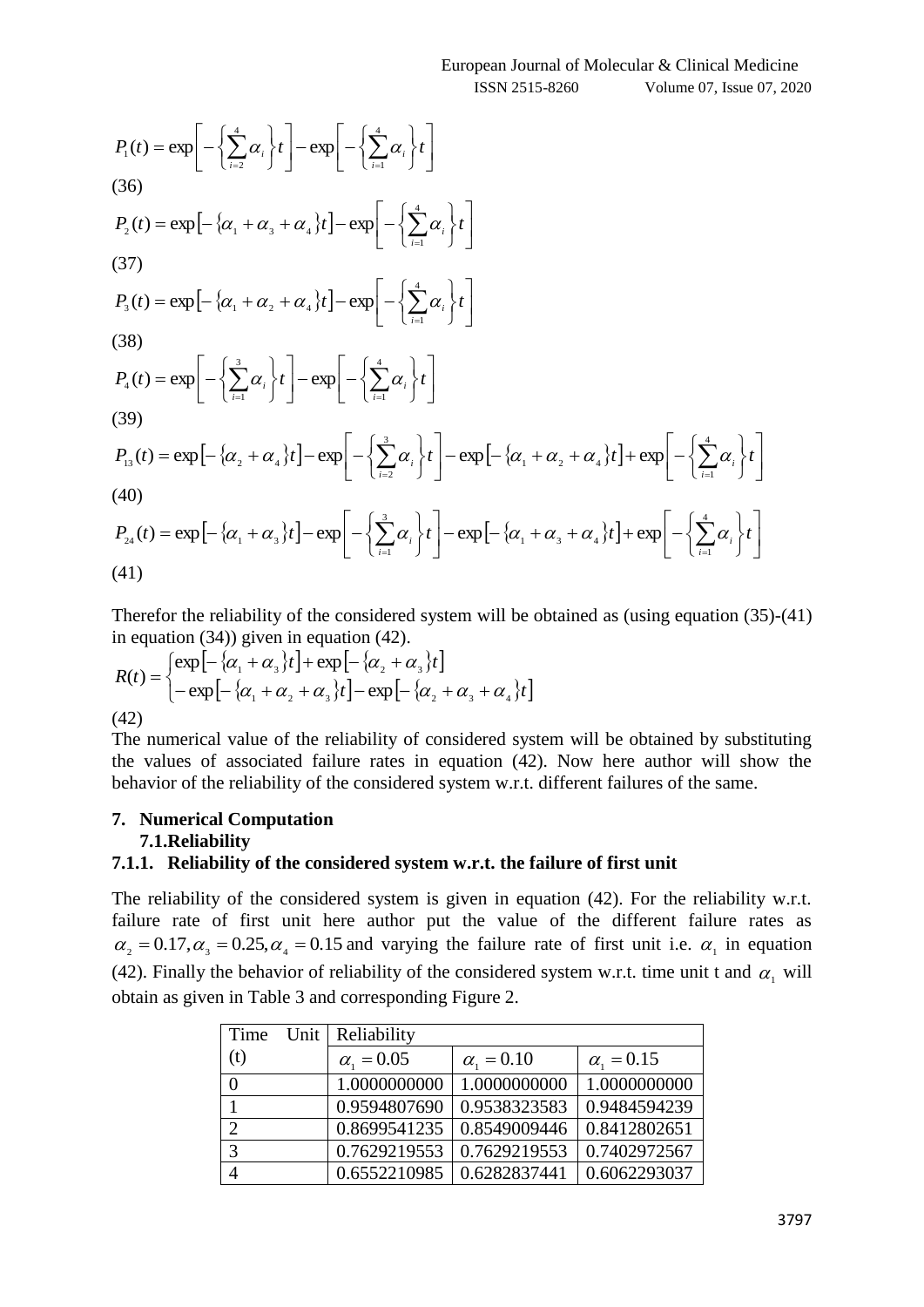European Journal of Molecular & Clinical Medicine ISSN 2515-8260 Volume 07, Issue 07, 2020

| 5  | 0.5551759298 | 0.5269152972 | 0.5049058942 |
|----|--------------|--------------|--------------|
| 6  | 0.4662878857 | 0.4388942001 | 0.4186004586 |
|    | 0.3894238430 | 0.3642625066 | 0.3465316126 |
| 8  | 0.3240949899 | 0.3018632817 | 0.2869609221 |
| 9  | 0.2691887895 | 0.2501087803 | 0.2379428292 |
| 10 | 0.2233753154 | 0.2073643431 | 0.1976531975 |

Table 3 Reliability w.r.t.  $\alpha_1$  vs. Time unit (t)



Figure 2 Reliability w.r.t.  $\alpha_1$  vs. Time unit (t)

#### **7.1.2. Reliability of the considered system w.r.t. the failure of first second unit**

In order to calculate the reliability of the considered system with respect to failure rate of second unit, author put the value of the different failure rates as  $\alpha_1 = 0.10, \alpha_3 = 0.25, \alpha_4 = 0.15$  and varying the failure rate of second unit i.e.  $\alpha_2$  in equation (42). Finally the behavior of reliability of the considered system w.r.t. time unit t and  $\alpha_2$  will obtain as given in Table 4 and corresponding Figure 3.

| Time           | Unit   Reliability  |                     |                     |
|----------------|---------------------|---------------------|---------------------|
| (t)            | $\alpha_{2} = 0.12$ | $\alpha_{2} = 0.17$ | $\alpha_{2} = 0.22$ |
| $\theta$       | 1.0000000000        | 1.0000000000        | 1.0000000000        |
|                | 0.9666062581        | 0.9538323583        | 0.9416814490        |
| $\overline{2}$ | 0.8925853295        | 0.8549009446        | 0.8208027031        |
| 3              | 0.8034707920        | 0.7402972567        | 0.6859232910        |
|                | 0.7127902499        | 0.6282837441        | 0.5590956689        |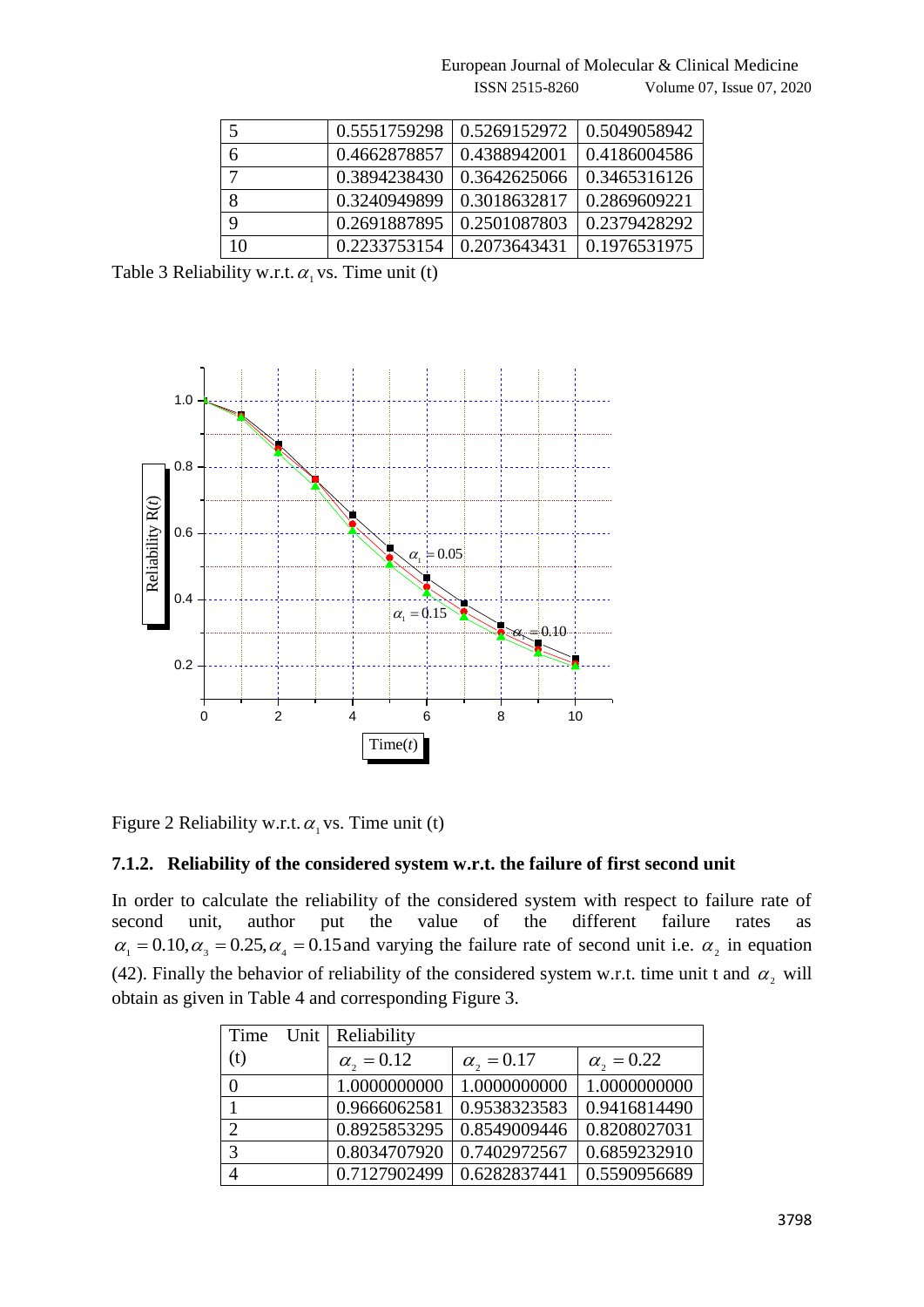European Journal of Molecular & Clinical Medicine ISSN 2515-8260 Volume 07, Issue 07, 2020

|             | 0.6272164174 | 0.5269152972 | 0.4488007063 |
|-------------|--------------|--------------|--------------|
| 6           | 0.5496027416 | 0.4388942001 | 0.3568792954 |
|             | 0.4807502605 | 0.3642625066 | 0.2821749738 |
| 8           | 0.4204192082 | 0.3018632817 | 0.2223928675 |
| $\mathbf Q$ | 0.3678952619 | 0.2501087803 | 0.1750048037 |
| 10          | 0.3222963182 | 0.2073643431 | 0.1376545763 |

Table 4 Reliability w.r.t.  $\alpha_2$  vs. Time unit (t)



Figure 3 Reliability w.r.t.  $\alpha_2$  vs. Time unit (t)

#### **7.1.3. Reliability of the considered system w.r.t. the failure of third unit**

Reliability of the considered system with respect to failure rate of third unit will be calculated by taking  $\alpha_1 = 0.10, \alpha_2 = 0.17, \alpha_4 = 0.15$  and varying  $\alpha_3$  in equation (42). The behavior of reliability of the considered system w.r.t. time unit t and  $\alpha_3$  will obtain as given in Table 5 and corresponding Figure 4.

| Time<br>Unit   | Reliability         |                     |                     |
|----------------|---------------------|---------------------|---------------------|
| (t)            | $\alpha_{3} = 0.20$ | $\alpha_{3} = 0.25$ | $\alpha_{3} = 0.30$ |
| 0              | 1.0000000000        | 1.0000000000        | 1.0000000000        |
| 1              | 0.9594807690        | 0.9538323583        | 0.9484594239        |
| $\overline{2}$ | 0.8699541235        | 0.8549009446        | 0.8412802651        |
| 3              | 0.7629219553        | 0.7402972567        | 0.7208239981        |
| 4              | 0.6552210985        | 0.6282837441        | 0.6062293037        |
| 5              | 0.5551759298        | 0.5269152972        | 0.5049058942        |
| 6              | 0.4662878857        | 0.4388942001        | 0.4186004586        |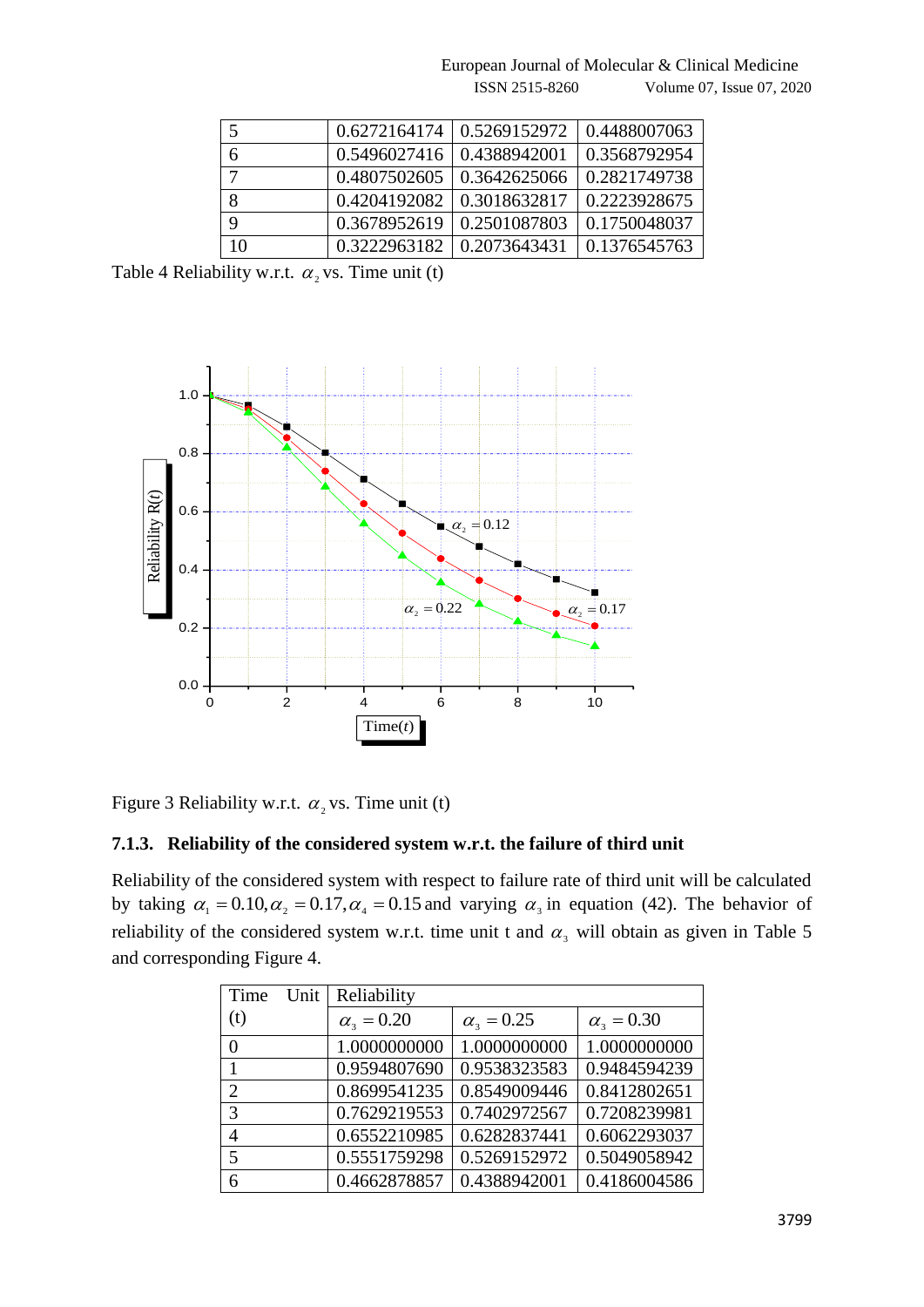European Journal of Molecular & Clinical Medicine

ISSN 2515-8260 Volume 07, Issue 07, 2020

|    |                             | $0.3894238430 \mid 0.3642625066 \mid$ | 0.3465316126 |
|----|-----------------------------|---------------------------------------|--------------|
|    |                             | 0.3240949899   0.3018632817           | 0.2869609221 |
|    | 0.2691887895   0.2501087803 |                                       | 0.2379428292 |
| 10 |                             | $0.2233753154 \mid 0.2073643431$      | 0.1976531975 |

Table 5 Reliability w.r.t.  $\alpha_3$  vs. Time unit (t)



Figure 4 Reliability system w.r.t.  $\alpha_3$  vs. Time unit (t)

#### **7.1.4. Reliability of the considered system w.r.t. the failure of fourth unit**

Reliability of the considered system with respect to failure rate of fourth unit will be calculated by taking  $\alpha_1 = 0.10, \alpha_2 = 0.17, \alpha_3 = 0.25$  and varying  $\alpha_4$  in equation (42). The behavior of reliability of the system w.r.t. time unit t and  $\alpha_4$  will obtain as given in Table 6 and corresponding Figure 5.

| Time<br>Unit   | Reliability         |                     |                     |
|----------------|---------------------|---------------------|---------------------|
| (t)            | $\alpha_{1} = 0.10$ | $\alpha_{1} = 0.15$ | $\alpha_{4} = 0.20$ |
| $\theta$       | 1.0000000000        | 1.0000000000        | 1.0000000000        |
| 1              | 0.9538323583        | 0.9538323583        | 0.9538323583        |
| $\overline{2}$ | 0.8549009446        | 0.8549009446        | 0.8549009446        |
| 3              | 0.7402972567        | 0.7402972567        | 0.7402972567        |
| $\overline{4}$ | 0.6282837441        | 0.6282837441        | 0.6282837441        |
| 5              | 0.5269152972        | 0.5269152972        | 0.5269152972        |
| 6              | 0.4388942001        | 0.4388942001        | 0.4388942001        |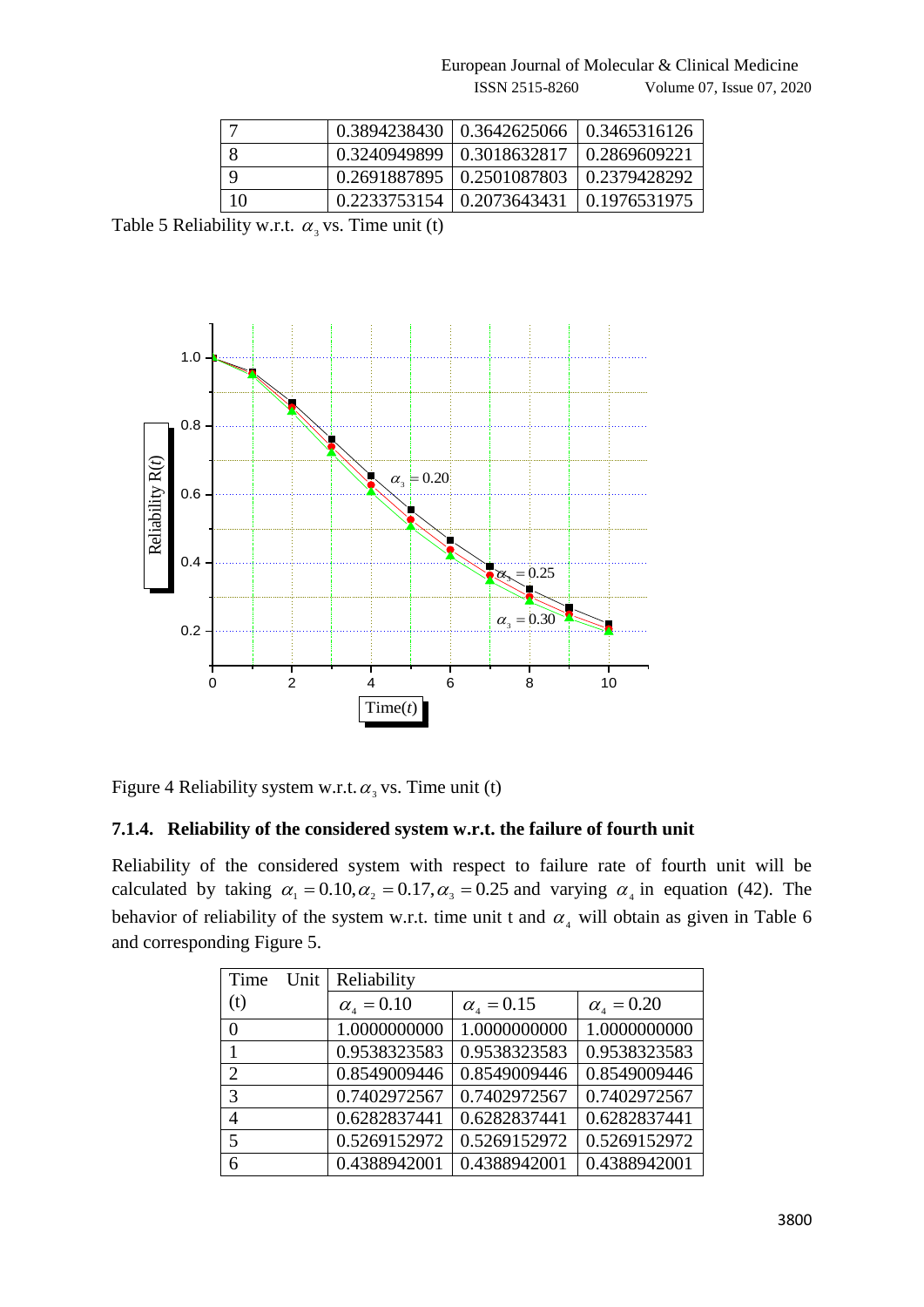European Journal of Molecular & Clinical Medicine

#### ISSN 2515-8260 Volume 07, Issue 07, 2020

|    | $0.3642625066$   $0.3642625066$   $0.3642625066$   |                |
|----|----------------------------------------------------|----------------|
|    | 0.3018632817   0.3018632817   0.3018632817         |                |
|    | $0.2501087803 \mid 0.2501087803$                   | 1 0.2501087803 |
| 10 | $0.2073643431 \mid 0.2073643431 \mid 0.2073643431$ |                |

Table 6 Reliability w.r.t.  $\alpha_4$  vs. Time unit (t)



Figure 5 Reliability w.r.t.  $\alpha_4$  vs. Time unit (t)

## **7.2.Sensitivity of Reliability**

One of the critical task for the management of a system is how to identify that which components affects system reliability most and which affect least, so that the maintenance strategy can be planned accordingly. Sensitivity analysis is one of the techniques which help the management to decide the same. Here in the present paper author tried to find out the critical components of the linear consecutive 2-out-of-4: F system which affects it reliability. It can be done by using reliability expression obtained in equation (42). Table 7 and Figure 6 give the sensitivity of the reliability of the considered system with respect to time unit t.

| Time Unit | <b>Sensitivity for Reliability</b> |                     |                                           |                                          |  |
|-----------|------------------------------------|---------------------|-------------------------------------------|------------------------------------------|--|
| (t)       | $\partial R(t)$                    | $\partial R(t)$     | $\partial R(t)$                           | $\partial R(t)$                          |  |
|           | $\partial \alpha_{1}$              | $\partial \alpha$ , | $\partial \alpha_{\scriptscriptstyle{3}}$ | $\partial \alpha_{\scriptscriptstyle A}$ |  |
|           |                                    |                     |                                           |                                          |  |
|           | $-0.1101675417$                    | $-0.2491442686$     | $-0.1101675417$                           | $-0.1866179968$                          |  |
|           | $-0.2862612436$                    | $-0.7166312820$     | $-0.2862612436$                           | $-0.5601195992$                          |  |
|           | $-0.4194050334$                    | $-1.1710785220$     | $-0.4194050334$                           | $-0.9505246565$                          |  |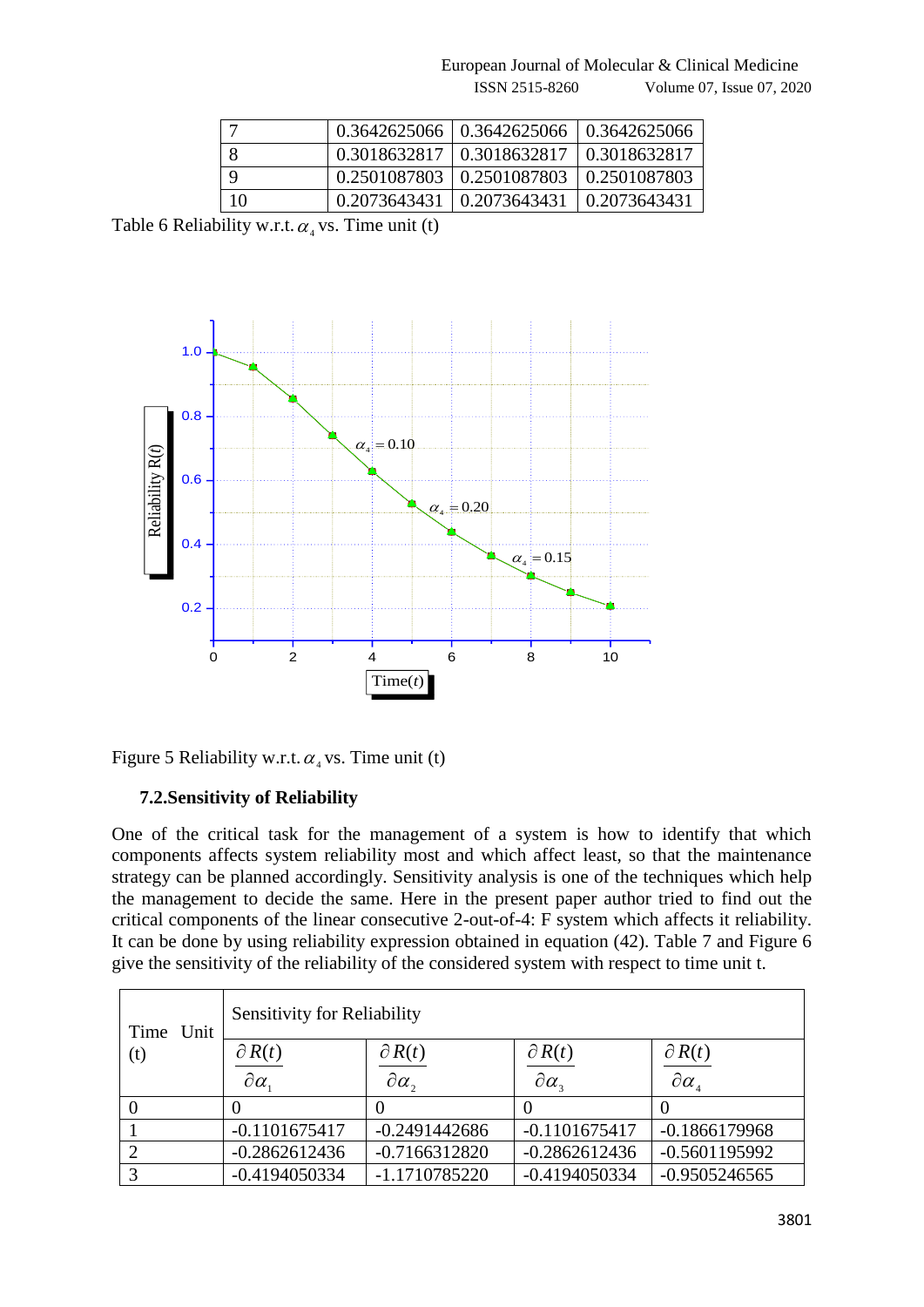$-0.4866670068$   $-1.5267471210$   $-0.4866670068$   $-1.2809720660$  -0.4975018265 -1.7657067690 -0.4975018265 -1.5247925180 6 |  $-0.4697955593$  |  $-1.8986266300$  |  $-0.4697955593$  |  $-1.6808120000$  $-0.4202886977$   $-1.9457824410$   $-0.4202886977$   $-1.7594887480$  $\vert$  -0.3616200376 -1.9284257530 -0.3616200376 -1.7754041440  $\vert$  -0.3021580168  $\vert$  -1.8653098810  $\vert$  -0.3021580168  $\vert$  -1.7434167830 -0.2468081900 -1.7716695970 -0.2468081900 -1.6768794730

European Journal of Molecular & Clinical Medicine

ISSN 2515-8260 Volume 07, Issue 07, 2020

Table 7 Sensitivity for System's reliability w.r.t. t



Figure 6 Sensitivity for System's reliability w.r.t. t

#### **8. Result discussion and conclusion**

An investigation of the reliability index of a linear consecutive 2-out-of-4: F system is carried out in this paper. The numerical value of the reliability for the same with respect to variation in the failure rates of different components is obtained. Also the reliability of the considered system w.r.t. failure of different unit's with a variation of  $\pm 0.05$  is shown in Figures 2-5. Figure 2 tells about the reliability of linear consecutive 2-out-of-4: F system with respect to the failure rate of first unit of the system. It reflects that the numerical value of system reliability w.r.t. first unit's failure at ten unit of time is 0.2233753154, 0.2073643431, 0.1976531975 when first unit failure is taken as 0.05, 0.10, 0.15 respectively. The numerical value of system reliability w.r.t. second unit failure at ten unit of time is 0.4204192082, 0.3018632817, 0.2223928675 when the failure of second unit is taken as 0.12, 0.17, 0.22 respectively (Figure 3). The numerical value of system reliability w.r.t. third unit failure at ten unit of time is 0.2233753154, 0.2073643431, 0.1976531975 when the failure of third unit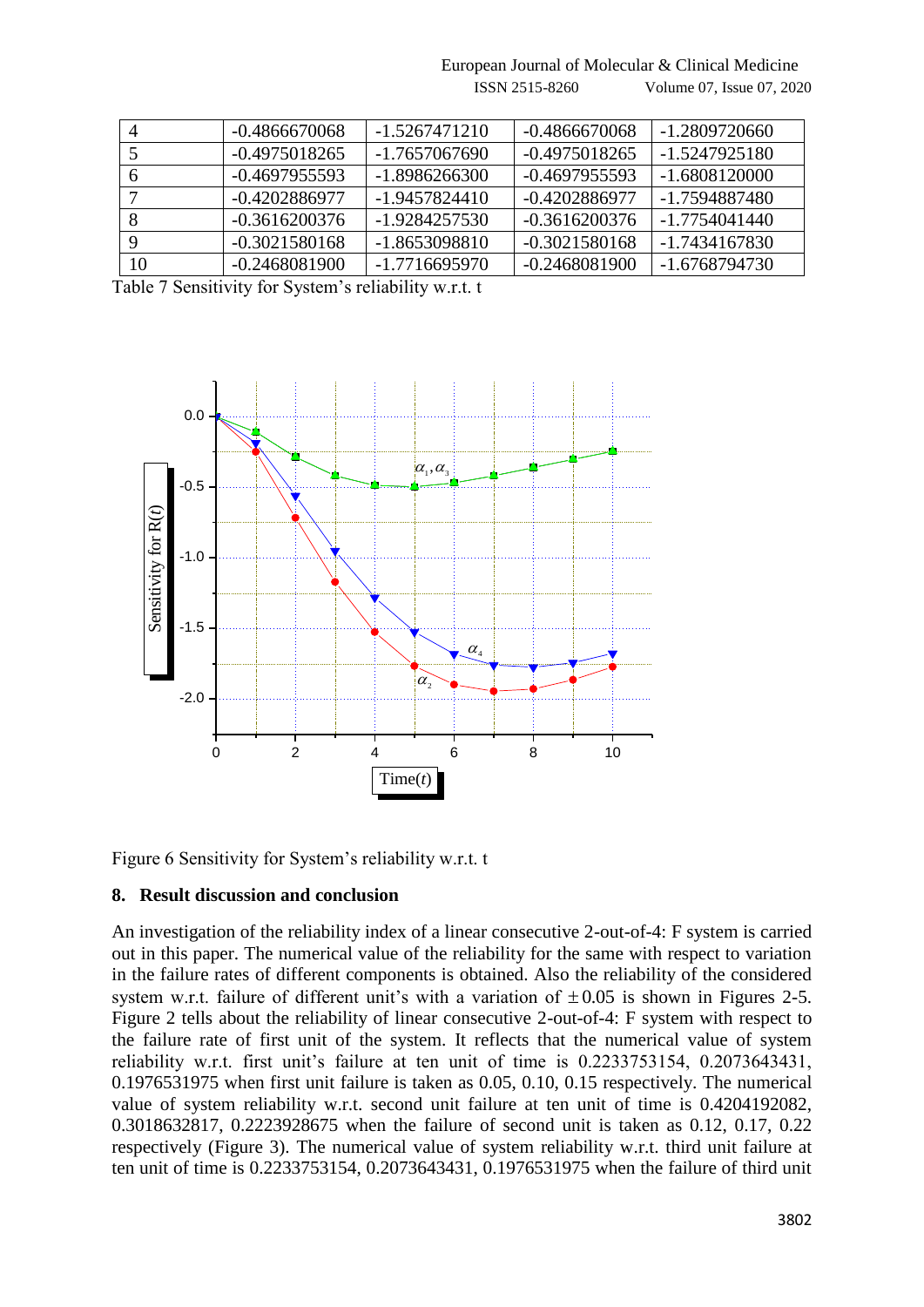is taken as 0.20, 0.25, 0.30 respectively (Figure 4). Also Figure 5 reflects the numerical value of considered reliability system w.r.t. fourth unit failure is 0.2073643431, 0.2073643431, 0.2073643431 when failure of fourth is taken as 0.10, 0.15, 0.20 respectively. One important observation from Figure 5 is that system reliability is having the same value with the variation in failure rate of unit four. Figure 6 shows the sensitivity of reliability of the considered system. It shown that the reliability of linear consecutive 2-out-of-4: F system is most sensitive w.r.t. the failure rate of second unit. Hence it can be concluded that the second unit affect the system reliability most. Also system reliability is equally sensitive w.r.t. the failure rate of first and third unit. In future more reliability characteristics e.g. availability, MTTF, MTTR etc. for linear consecutive k-out-of-n: F/G system can be evaluated by using the same techniques.

#### **References**

- 1. Lee, D. W., Kim, B. Y., Ko, W. J., & Na, J. W. (2010). A Study on the Triple Module Redundancy ARM processor for the Avionic Embedded System. The Journal of Advanced Navigation Technology, 14(1), 87-92.
- 2. Baohe, S. (1993). Reliability Analysis of Two-unit Series Systems with Vacations of a Repairman [J]. Journal of Shijiazhuang Railway Institute, 2.
- 3. Kim, H. J., Moon, Y. G., & Lee, C. S. (1997). Bayesian Reliability Estimation for a Two-unit Hot Standby System. Journal of the Korean Data and Information Science Society, 8(1), 31-39.
- 4. Misra, K. B., & Sharma, U. (1991). Multicriteria optimization for combined reliability and redundancy allocation in systems employing mixed redundancies. Microelectronics Reliability, 31(2-3), 323-335.
- 5. Dai, X., Dong, W., & Sun, X. (2016, May). Reliability and safety analysis of M out of N system based on Markov Process. In 2016 IEEE Information Technology, Networking, Electronic and Automation Control Conference (pp. 196-200). IEEE.
- 6. Sarhan, A. M. (2005). Reliability equivalence factors of a parallel system. Reliability Engineering & System Safety, 87(3), 405-411.
- 7. Wang, W., & Loman, J. (2002, January). Reliability/availability of K-out-of-N system with M cold standby units. In Annual Reliability and Maintainability Symposium. 2002 Proceedings (Cat. No. 02CH37318) (pp. 450-455). IEEE.
- 8. Nezakati, E., & Razmkhah, M. (2018). On Reliability Analysis of \$ k \$-Out-of-\$ n \$: \$ F \$ Systems Equipped With a Single Cold Standby Component Under Degradation Performance. IEEE Transactions on Reliability, 67(2), 678-687.
- 9. S. Eryilmaz, "On the mean residual life of a k-out-of-n:G system with a single cold standby component," Eur. J. Oper. Res., vol. 222, pp. 273–277, 2012.
- 10. Coit, D. W. (2001). Cold-standby redundancy optimization for nonrepairable systems. Iie Transactions, 33(6), 471-478.
- 11. Zuo, M. (1993). Reliability and component importance of a consecutive-k-out-of-n system. Microelectronics Reliability, 33(2), 243-258.
- 12. Kuo, W., Zhang, W., & Zuo, M. (1990). A consecutive-k-out-of-n: G system: the mirror image of a consecutive-k-out-of-n: F system. IEEE Transactions on Reliability, 39(2), 244-253.
- 13. Mukherjee, R., Huang, Z. F., & Nadgorny, B. (2014). Multiple percolation tunneling staircase in metal-semiconductor nanoparticle composites. Applied Physics Letters, 105(17), 173104.